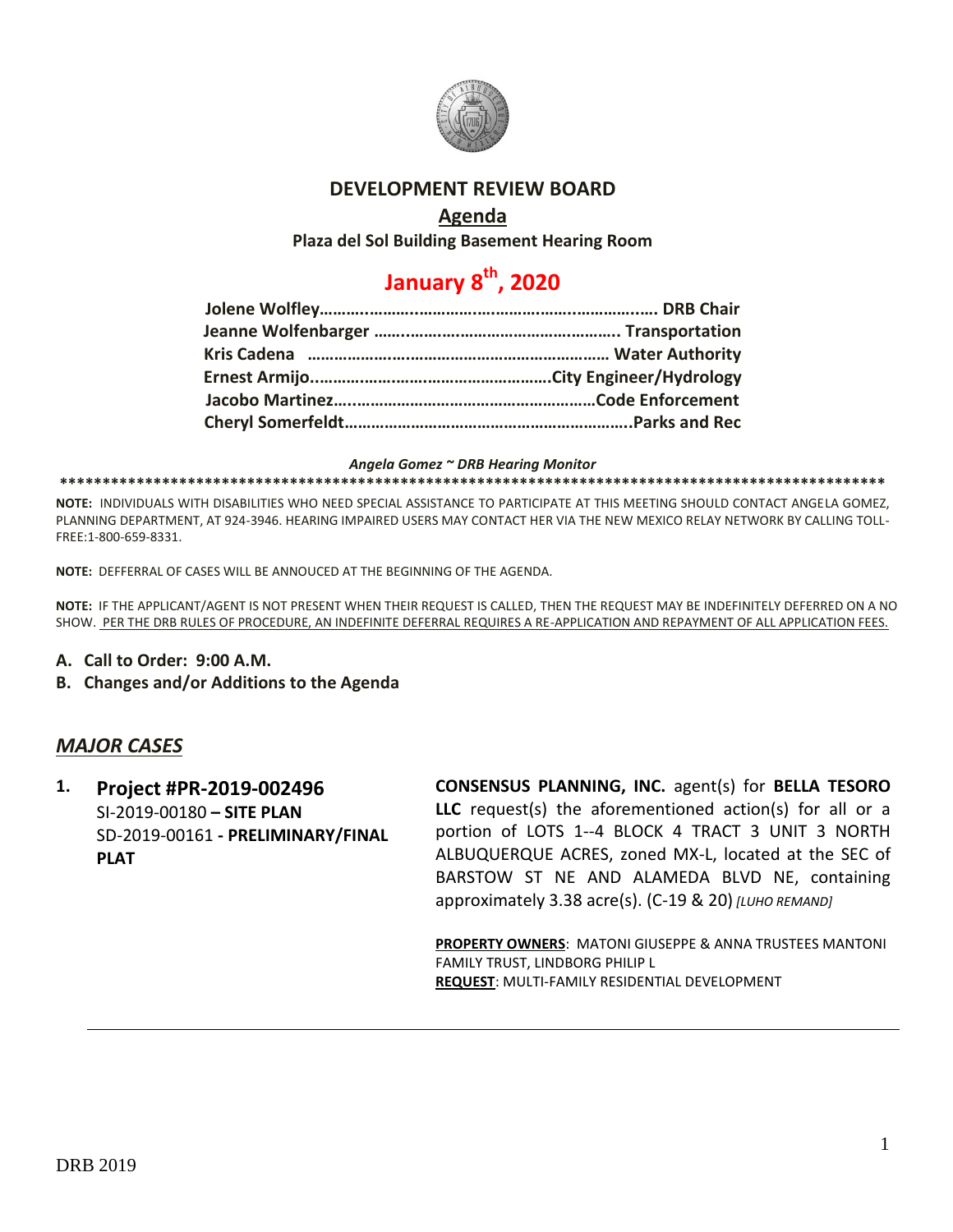| 2. | Project # PR-2018-001470<br>(1000643)<br>SI-2019-00421 - SITE PLAN              | DANIEL SOLARES JR. agent(s) for IPMI 6 LLC request(s) the<br>aforementioned action(s) for all or a portion of: TRACT 84E<br>MRGCD MAP 35 & ADJ VAC PORT OF 9TH ST, zoned MX-M,<br>located at 2500 12 <sup>TH</sup> STREET between 12 <sup>TH</sup> ST and MENAUL<br>BLVD, containing approximately 47.29 acre(s).<br>$(H-13)$                              |
|----|---------------------------------------------------------------------------------|------------------------------------------------------------------------------------------------------------------------------------------------------------------------------------------------------------------------------------------------------------------------------------------------------------------------------------------------------------|
|    |                                                                                 | PROPERTY OWNERS: US INDIAN SERVICE AND BUREAU OF INDIAN<br><b>AFFAIRS</b><br>REQUEST: THREE RETAIL STRUCTURES, PARKING LOT AND SITE<br><b>AMENITIES</b>                                                                                                                                                                                                    |
| 3. | Project # PR-2019-002044<br>(1011642)<br>SD-2019-00217 - FINAL PLAT             | MARK GOODWIND & ASSOCIATES, PA agent(s) for<br>CINNAMON MORNING DEVELOPMENT, LLC request(s) the<br>aforementioned action(s) for all or a portion of: S 1/2 OF<br>LOT 3 ALVARADO GARDENS ADDN UNIT 1, zoned R-A,<br>located at 2700 RIO GRANDE BLVD NW, between<br>MATTHEW and CAMPBELL RD containing approximately<br>2.5103 acre(s).<br>$(G-12 & 8 & 13)$ |
|    |                                                                                 | <b>PROPERTY OWNERS: PERCILICK SUE E</b><br><b>REQUEST: FINAL PLAT APPROVAL</b>                                                                                                                                                                                                                                                                             |
| 4. | Project # PR-2019-002333<br>(1003918)<br>SI-2019-00420 - SITE PLAN              | <b>DON BRIGGS PE, CFM agent(s) for JOHN LOWE request(s)</b><br>the aforementioned action(s) for all or a portion of: Lots<br>10A, 11A, 11B, and 12A, UNIT 1 PARADISE HILLS zoned MX-<br>L, located at 5520, 5516, 5512 BUGLO NW between BASHA<br>ST NW and SIERRA MORENA ST NW, containing<br>approximately 2.5187 acre(s). (B-11)                         |
|    |                                                                                 | PROPERTY OWNERS: BUGLO PROPERTIES LLC<br><b>REQUEST: SITE PLAN AND INFRASTRUCTURE LIST</b>                                                                                                                                                                                                                                                                 |
| 5. | Project # PR-2019-003077<br>SI-2019-00370 - SITE PLAN<br>VA-2019-00426 - WAIVER | DEKKER, PERICH, SABATINI request(s) the aforementioned<br>action(s) for all or a portion of: TR 6-A-1-C-1-A BLK C PLAT<br>FOR LOTS 5-A-1, 5-A-2, 6-A-1-C-1-A AND 6-A-1-C-1-B<br>BLOCK "C", LOUISIANA SUBDIVISION zoned MX-H, located<br>at 2424 LOUISIANA BLVD NE, containing approximately<br>1.519 acre(s). (H-19)[Deferred from 12/4/19]                |
|    |                                                                                 | PROPERTY OWNERS: LBP PARTNERS LLC C/O ALLEN SIGMON REAL<br><b>ESTATE</b><br><b>REQUEST: SITE PLAN AMENDMENT</b>                                                                                                                                                                                                                                            |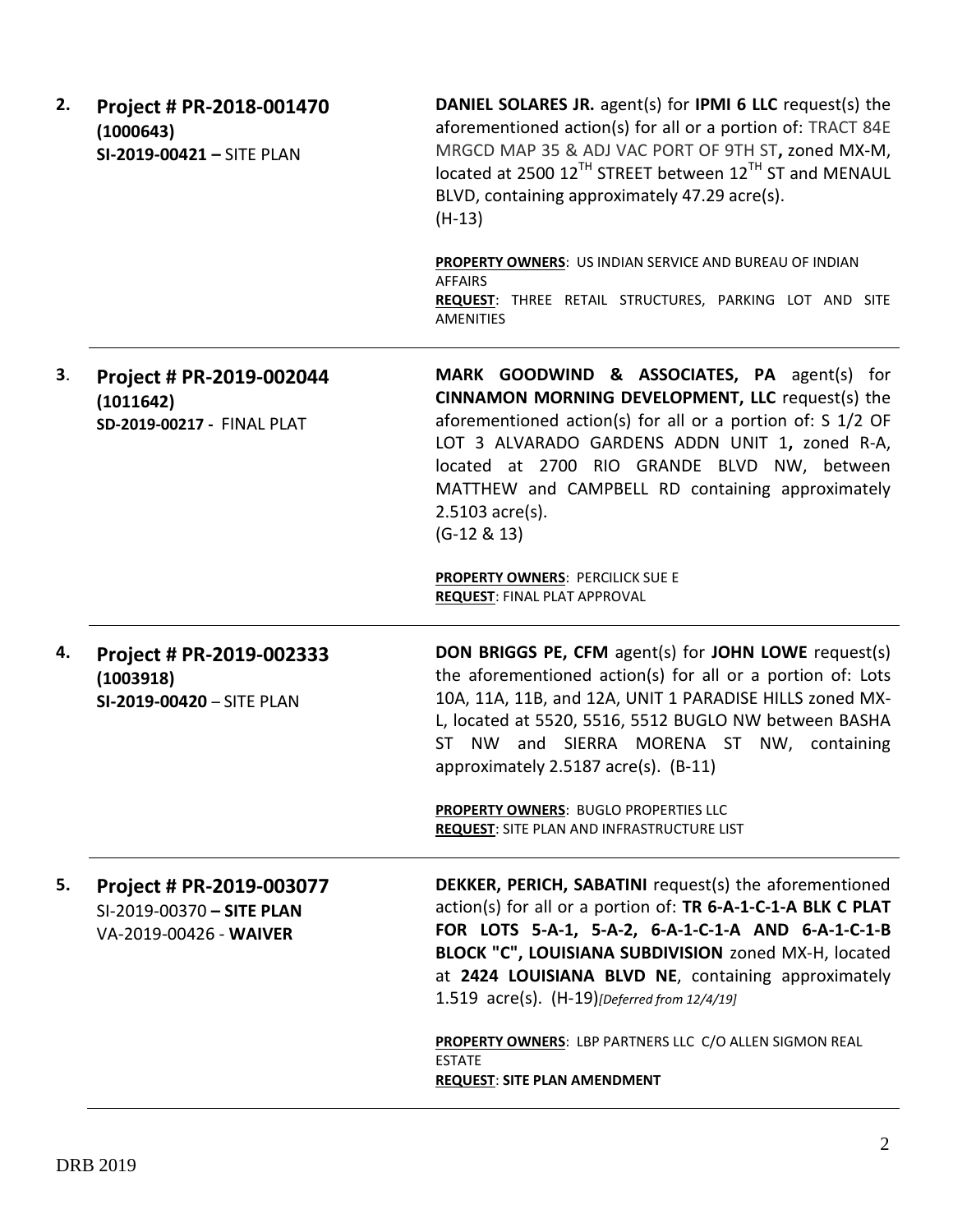| 6. | Project # PR 2018-001579                                       | <b>MODULUS ARCHITECTS, INC agent(s) for DEEPESH</b>                                                                          |
|----|----------------------------------------------------------------|------------------------------------------------------------------------------------------------------------------------------|
|    | SI-2019-00355 - SITE PLAN AMENDMENT                            | <b>KHOLWADWALA</b> request(s) the aforementioned action(s)                                                                   |
|    | SI-2019-00354 - SITE PLAN                                      | for all or a portion of: PARCEL A-1-A-1-B SUBD PLAT TRS A-                                                                   |
|    |                                                                | 1-A-1-A & A-1-A-1-B WINROCK CENTER ADDN, PARCEL A-2                                                                          |
|    |                                                                | AND A-3 PLAT OF PARCELS A-1 THRU A-3 & PARCEL C-2A                                                                           |
|    |                                                                | WINROCK CENTER ADDN + PARCEL C-2A1 SUBD PLAT                                                                                 |
|    |                                                                | PARCEL C-2A1 & C-2A2 WINROCK CENTER ADDN, PARCEL                                                                             |
|    |                                                                | E1A WINROCK CENTER ADDITION, PARCEL D1A WINROCK                                                                              |
|    |                                                                | CENTER ADDN REPLAT OF PARCEL D1 WINROCK CENTER                                                                               |
|    |                                                                | ADDN AND PARCEL A-1-A-1-A-1-A WINROCK CENTER                                                                                 |
|    |                                                                | ADDITION, zoned MX-H, located at 2100 LOUISIANA BLVD                                                                         |
|    |                                                                | NE, containing approximately 83.00 acre(s). (J-19)[Deferred]<br>from 11/20/19, 12/11/19, 12/18/19]                           |
|    |                                                                | PROPERTY OWNERS: WINROCK PARTNERS LLCC/O GOODMAN REALTY<br><b>REQUEST: SITE PLAN AND SKETCH PLAT FOR WINROCK TOWN CENTER</b> |
| 7. | Project # PR-2019-003092<br>SD-2019-00210 - VACATION OF PUBLIC | <b>TIERRA WEST</b> agent(s) for <b>SWCW LLC</b> request(s) the<br>aforementioned action(s) for all or a portion of: LOT 9A,  |
|    | <b>RIGHT-OF-WAY</b>                                            | BLOCK 32, RIDGECREST ADDN and 3,600 SQUARE FEET OF<br>ADIACENT DIATTED ALLEY zoned MY-M located at 1425                      |

**ADJACENT PLATTED ALLEY,** zoned MX-M, located at **1425 SAN MATEO BLVD** between **SAN MATEO BLVD** and **GIBSON BLVD**, containing approximately 0.3657 acre(s). (L-17) *[Deferred from 12/11/19, 12/18/19]*

**PROPERTY OWNERS**: SSCW LLC **REQUEST**: **VACATION OF PUBLIC RIGHT-OF-WAY**

### *MINOR CASES*

**8. Project # PR-2018-001916 SD-2019-00229 –** PRELIMINARY/FINAL PLAT

**PULTE HOMES OF NEW MEXICO C/O PAUL WYMER** request(s) the aforementioned action(s) for all or a portion ofLOT 1, DEL WEBB AT MIREHAVEN, UNIT 3A**,** zoned PC, located at 1715 WILLOW CANYON TRL NW, containing approximately 0.2250acre(s). (H-08)

**PROPERTY OWNERS**: PULTE HOMES **REQUEST**: SUBDIVIDE LOT 1, DEL WEBB AT MIREHAVEN, UNIT 3A, INTO 1 LOT AND 1 TRACT (LOT 1A AND TRACT Y)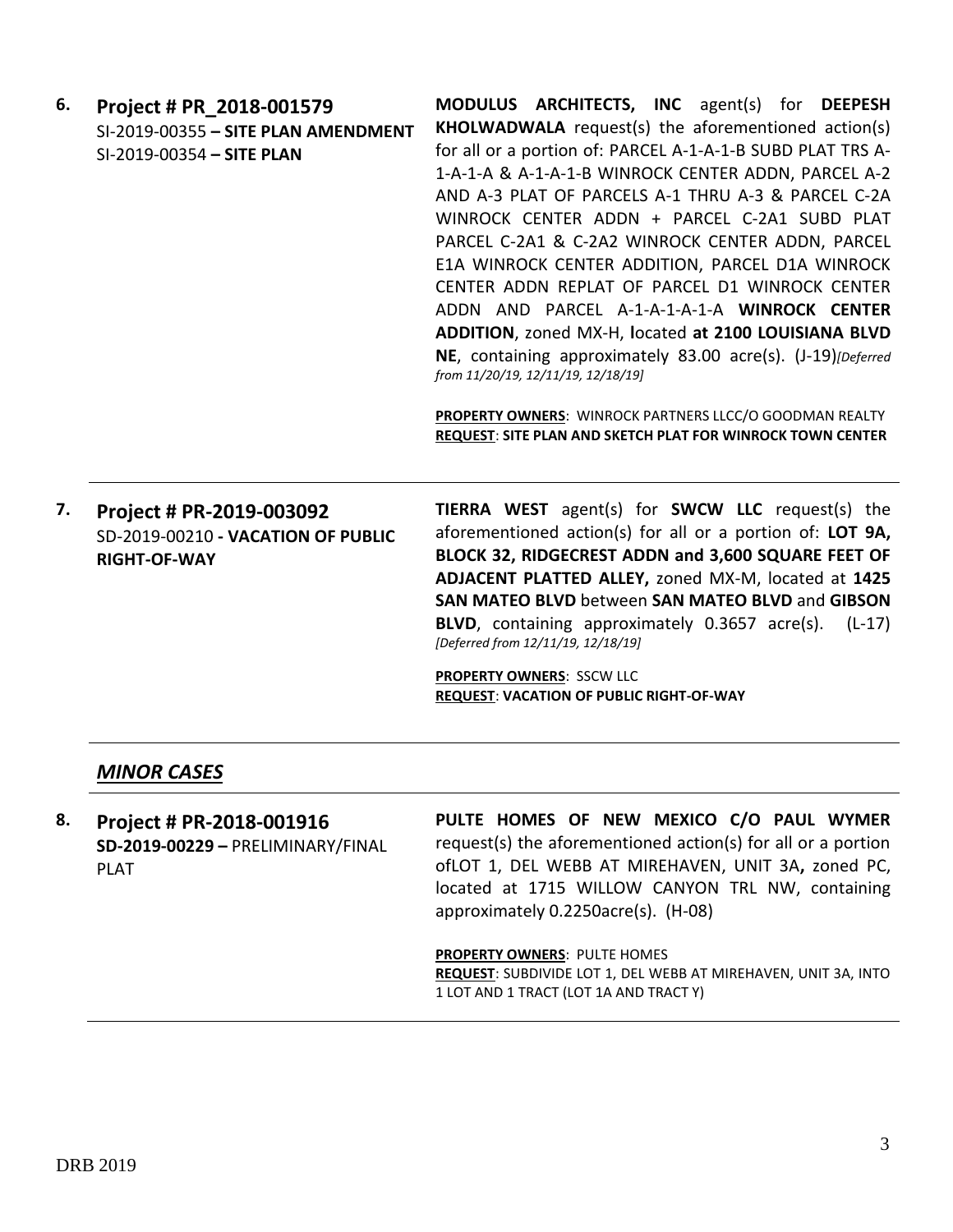| 9.  | Project # PR-2019-002379<br>SD-2019-00214 - PRELIMINARY/FINAL<br><b>PLAT</b>                                                                      | CSI - CARTESIAN SURVEY'S INC. agent(s) for SEAN<br>GILLIGAN request(s) the aforementioned action(s) for all or<br>a portion of 001 052N.M.T. ADD & L 2 LOT 1, BLOCK 52,<br>ORIGINAL TOWNSITE OF ABQ SUBDIVISION, zoned MX-FB-<br>ID, located on 7 <sup>TH</sup> ST NW, between 700 TIJERAS AV NW,<br>Albuquerque, NM and 701 KENT AV NW, Albuquerque, NM<br>containing approximately 0.1013 acre(s). (J-14)[Deferred from<br>12/11/19<br>PROPERTY OWNERS: MICHAEL A GONZALES<br>REQUEST: SUBDIVIDE 2 EXISTING LOTS INTO 3 NEW LOTS/GRANT<br><b>EASEMENTS</b> |
|-----|---------------------------------------------------------------------------------------------------------------------------------------------------|--------------------------------------------------------------------------------------------------------------------------------------------------------------------------------------------------------------------------------------------------------------------------------------------------------------------------------------------------------------------------------------------------------------------------------------------------------------------------------------------------------------------------------------------------------------|
| 10. | Project # PR-2019-003076<br>SD-2019-00218 - PRELIMINARY/FINAL<br><b>PLAT</b>                                                                      | CSI - CARTESIAN SURVEYS INC. agent(s) for C. DARYL<br>FINLEY request(s) the aforementioned action(s) for all or a<br>portion of: LOTS 27 & 28, BLOCK 29, NORTH ABQ ACRES TR<br>A UNIT B, zoned NR-BP, located at 6217 & 6221 SIGNAL AV<br>NE, between SAN PEDRO DR NE between LOUISIANA BLVD<br>NE, containing approximately 1.7702 acre(s). (C-18)[Deferred<br>from 12/18/19]<br>PROPERTY OWNERS: FINLEY C DARRYL<br>REQUEST: COMBINE 2 EXISTING LOTS INTO 1 NEW LOT/GRANT<br><b>EASEMENTS</b>                                                              |
| 11. | Project # PR-2019-001368<br>SD-209-00219 - PRELIMINARY/FINAL<br><b>PLAT</b><br>TO BE DEFERRED TO FEBRUARY 12, 2020 AT<br>THE APPLICANT'S REQUEST. | ALDRICH LAND SURVEYING agent(s) for B & L REAL ESTATE<br>HOLDINGS LLC request(s) the aforementioned action(s) for<br>all or a portion of: TRACTS 7-A & 7-B, UNSER CROSSINGS,<br>zoned MX-M, located at 8020 CENTRAL AVE SW, containing<br>approximately 4.7196 acre(s). (K-10)[Deferred from 12/18/19]<br>PROPERTY OWNERS: B&L LLC<br><b>REQUEST: DIVIDE 1 TRACT INTO 2 TRACTS</b>                                                                                                                                                                           |

## *SKETCH PLAT*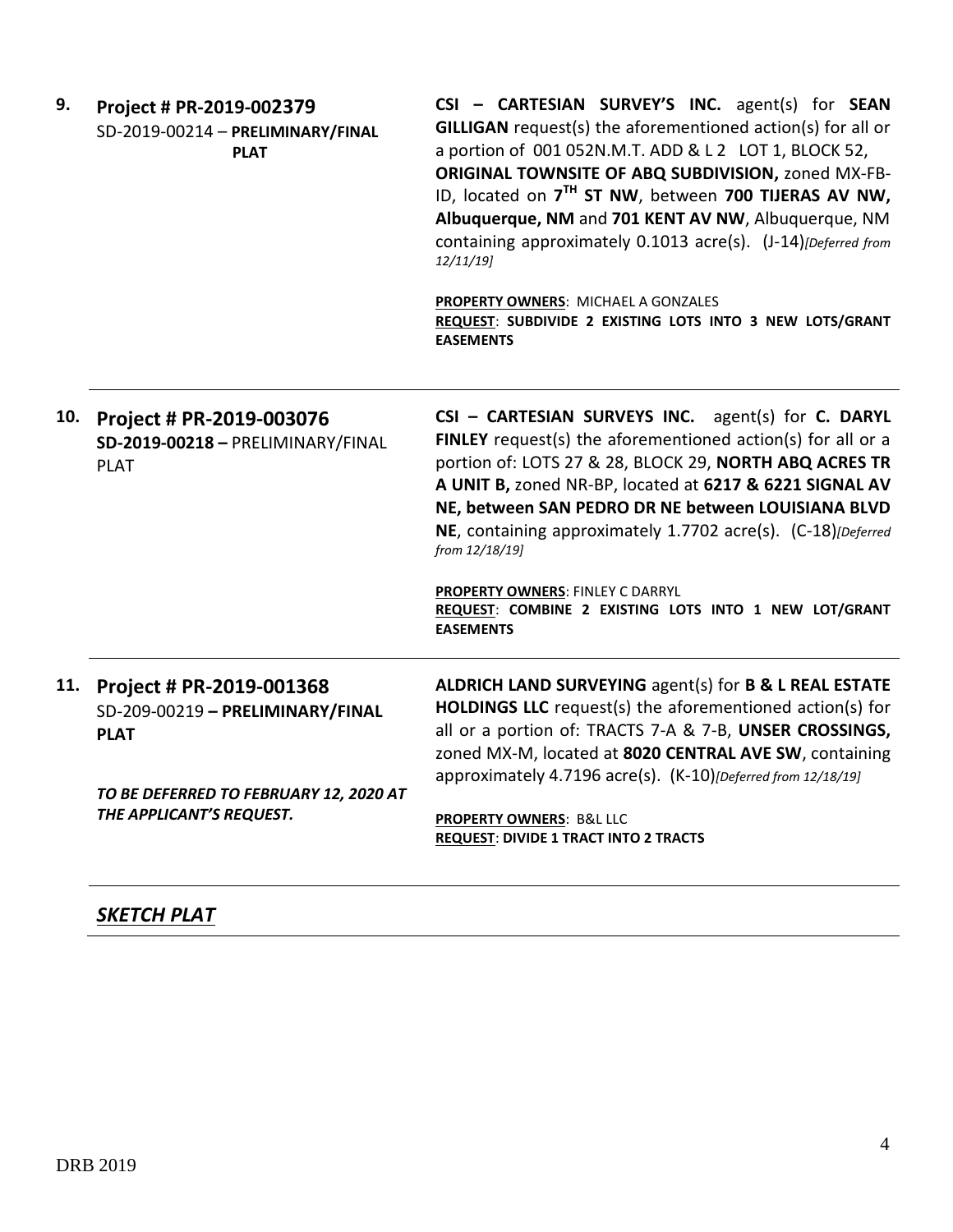|     | 12. Project # PR-2019-003185<br>PS-2019-00127 - SKETCH PLAT | ARCH + PLAN LAND USE CONSULTANTS agent(s) for LEAR<br><b>PROPERTIES LLC</b> request(s) the aforementioned action(s)<br>for all or a portion of: LOT 1-A, BLOCK 7, SOMBRA DEL<br>MONTE, zoned MX-M, located at 8201 MENAUL BLVD NE,<br>Albuquerque, NM, containing approximately 0.3788 acre(s).<br>$(H-19)$                                                                                                                                                                                                |
|-----|-------------------------------------------------------------|------------------------------------------------------------------------------------------------------------------------------------------------------------------------------------------------------------------------------------------------------------------------------------------------------------------------------------------------------------------------------------------------------------------------------------------------------------------------------------------------------------|
|     |                                                             | PROPERTY OWNERS: LEAR PROPERTIES LLC<br>REQUEST: LOT CONSOLIDATION: 2 LOTS INTO 1 LOT                                                                                                                                                                                                                                                                                                                                                                                                                      |
| 13. | Project # PR-2019-002791<br>PS-2019-00128 - SKETCH PLAT     | ARCH + PLAN LAND USE CONSULTANTS agent(s) for HO<br>SZU-HAN request(s) the aforementioned action(s) for all or<br>a portion of: LOTS 13, 14 & 15 BLOCK 12, ALBRIGHT-<br>MOORE ADDITION, zoned R-1A, located at 1402 LOS<br>TOMASES DR NW, containing approximately 0.2327 acre(s).<br>$(J-14)$                                                                                                                                                                                                             |
|     |                                                             | <b>PROPERTY OWNERS: HO SZU-HAN</b><br>REQUEST: LOT CONSOLIDATION: 3 LOTS INTO 1 LOT                                                                                                                                                                                                                                                                                                                                                                                                                        |
| 14. | Project # PR-2019-002677<br>PS-2019-00129 - SKETCH PLAT     | CSI - CARTESIAN SURVEYS, INC. agent(s) for MODULUS<br><b>ARCHITECTS, INC.</b> request(s) the aforementioned action(s)<br>for all or a portion of: TR A PLT OF TRS A & B CARLISLE &<br>INDIAN SCHOOL SUB'D BEING A PART OF BLKS 16 & 17 & A<br>PART OF BLKS 14 & 15 NETHERWOOD PARK SECOND FILING<br>EXCL PORTIONS OUT TO R/W CONT 10.0890 AC LOT A,<br>BLOCK 17, SUBDIVISION CARLISLE & INDIAN SCHOOL,<br>zoned MX-L located at 2100 CARLISLE BLVD NE, containing<br>approximately 10.5726 acre(s). (H-17) |
|     |                                                             | PROPERTY OWNERS: CARLISLE ASSOC LPC/O ROSEN ASSOC MGMT<br><b>CORP</b><br>REQUEST: DEDICATE RIGHT-OF-WAY, GRANT/VACATE EASEMENTS                                                                                                                                                                                                                                                                                                                                                                            |
| 15. | Project # PR-2019-003221<br>PS-2019-00130 - SKETCH PLAT     | CSI - CARTESIAN SURVEYS, INC. agent(s) for CRAIG<br><b>KEMPER</b> request(s) the aforementioned action(s) for all or<br>a portion of: LOTS 7 & 8, INTERSTATE INDUSTRIAL TRACT,<br>UNIT IV, zoned NR-LM, located at 4015 HAWKINS ST. NE<br>between WASHINGTON ST NE and JEFFERSON ST. NE,<br>containing approximately 2.0483 acre(s). (D-17)<br>PROPERTY OWNERS: SCOTSMAN GROUP INC C/O WILLIAMS<br><b>SCOTSMAN INC</b><br><b>REQUEST: LOT LINE ELIMINATION</b>                                             |